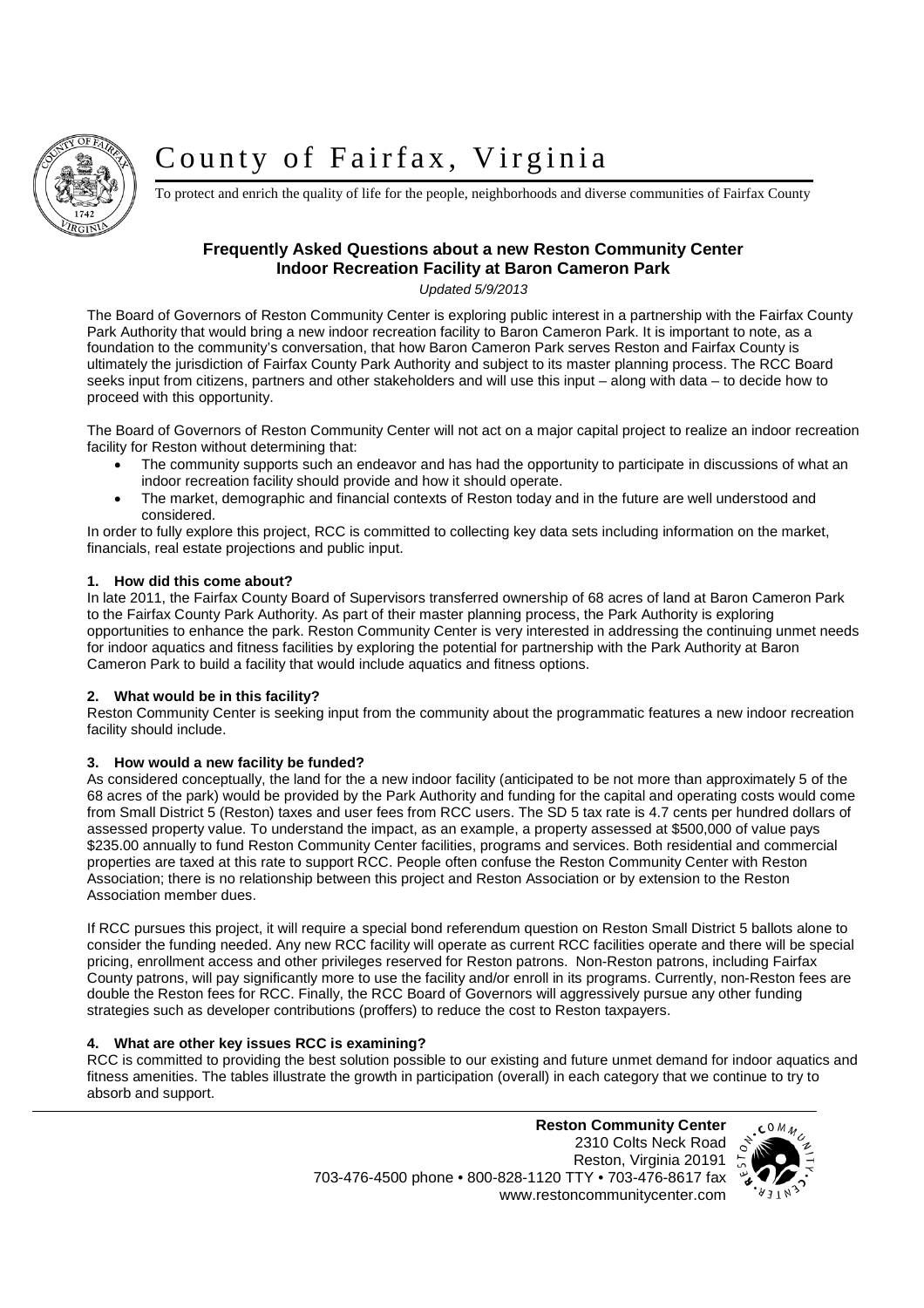| <b>Aquatics</b>                  |        |        |        |
|----------------------------------|--------|--------|--------|
|                                  | 2010   | 2011   | 2012   |
| Classes offered                  | 767    | 729    | 746    |
| Enrolled                         | 3,539  | 3,538  | 3.619  |
| Waitlisted                       | 2.222  | 2,035  | 2.011  |
| Drop-in aerobics visits          | 6.573  | 6,702  | 7.120  |
| Single (lap or open swim) visits | 38,570 | 42,154 | 42,720 |

**RCC Aquatics Rental groups:** Reston Masters Swim Team, South Lakes High School Swim Team, and Reston Swim Team Association.

**Total Aquatics rental group participants:** These three swim teams generate approximately 15,000 visits per year (based on data they provide). RCC can't support the entire rosters of any of these three organizations for the purposes of their practices and none of their meet needs.

| <b>Fitness</b>       |       |       |       |
|----------------------|-------|-------|-------|
|                      | 2010  | 2011  | 2012  |
| Classes offered      | 156   | 168   | 182   |
| Enrolled             | 2.392 | 2.227 | 2.228 |
| Waitlisted           | 306   | 176   | 119   |
| Drop-in participants | 1.464 | 2.609 | 3.861 |

Other RCC priorities are to serve Reston patrons, to be environmentally friendly, to pursue the highest design quality possible, and to be sensitive to our community's concerns and needs both in planning facilities and operating them.

#### **5. How will this affect the existing RCC facilities and Baron Cameron Park amenities?**

A new indoor recreation facility is not intended to replace the existing RCC facilities, but rather to add to and complement them. The Park Authority will use the existing approved Master Plan as a starting point in the planning process and will examine the potential for increasing field capacity, enhancing/improving non-field facilities like the playground, dog park, garden plots, and improving the area's service delivery to meet community needs. Input gathered from the community and users of RCC and Park Authority facilities is a critical aspect of planning for the future.

#### **6. What other options outside of Baron Cameron Park have been explored by the RCC Board of Governors?**

Since 2008, RCC has explored finding locations and/or opportunities to partner to realize more indoor facility space to address Reston's growing needs. The RCC Lake Anne facility has been expanded significantly to add fitness and wellbeing studios at that location. The other options pursued included partnering with Reston Association, expansion of RCC Hunters Woods, looking at Tall Oaks Village Center and seeking a relationship with Lifetime Fitness. Reston Association members have opposed conversion of existing RA assets to bubbled swimming. Owners of the Hunters Woods Plaza are uninterested in discussing the possibility of RCC expansion there and thus revisiting the existing parking arrangement. Challenges associated with land at Tall Oaks Village Center include its egress/ingress difficulties, lack of appropriate zoning, unavailability/no interest in selling, and costs related to all of these issues. Lifetime Fitness never responded to inquiries.

Other options identified include obtaining a land contribution from a Silver Line corridor developer or using land owned by Fairfax County in North Town Center. These options have been discussed but there is no current interest on the part of either a private or government landowner in these locations in partnering to realize a new indoor recreation facility. Having a private sector landowner give up tens of thousands of square feet and accommodate added building HVAC implications required of aquatics environments is a challenge where landowners are already being expected to accomplish substantial infrastructure improvements related to traffic and other development concerns. Fairfax County priorities in the North Town Center already being considered include new library, human services, shelter and workforce housing considerations along with the existing public safety and government offices facilities planned in that area.

#### **Contact Information:**

**Fitness**

For additional information on Reston Community Center, please email: RCCContact@fairfaxcounty.gov For additional information on Fairfax County Park Authority, please email: Parkmail@fairfaxcounty.gov

> 2310 Colts Neck Road Reston, Virginia 20191 703-476-4500 phone • 800-828-1120 TTY • 703-476-8617 fax www.restoncommunitycenter.com

**Reston Community Center**